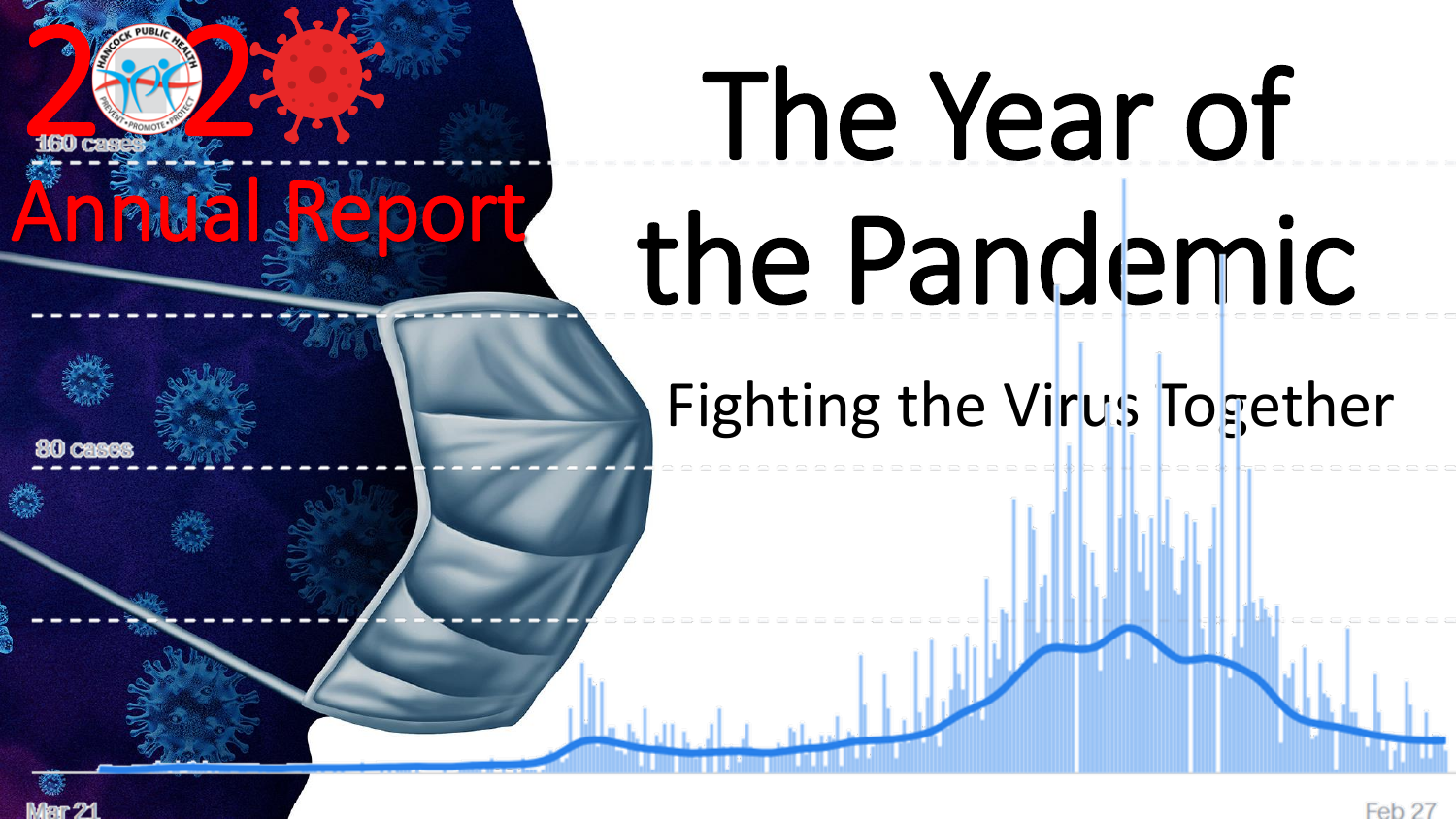

# Response Timeline

- March 9, 2020: Ohio State of Emergency
- March 10, 2020: First Case of SARS-CoV-2 in Ohio
- March 12, 2020: Hancock Public Health established ICS to respond to the Pandemic
- March 22, 2020: First case reported in Hancock County
- December 23, 2020: First Vaccine administered in Hancock County

| ı<br>г<br>г |  |
|-------------|--|
|             |  |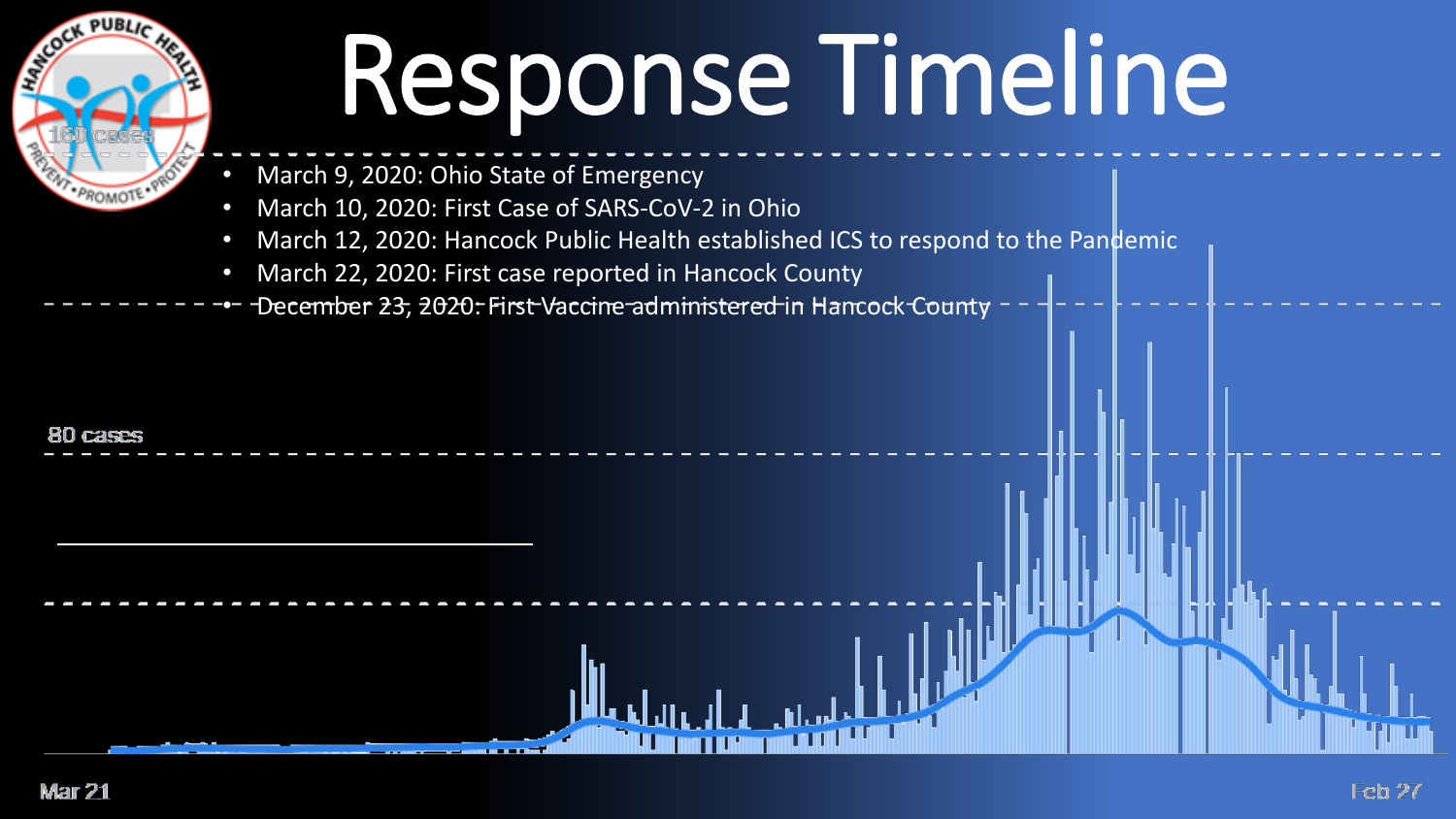

TOTAL BIRTHS TOTAL DEATHS **966 1,002**

Information Technology & Data Systems

DRUG OVERDOSE DEATHS **14\***

Craig Niese, Director Daniel Klein, Registrar

YEARS OF POTENTIAL LIFE LOST FROM ALL DEATHS **1,612.5**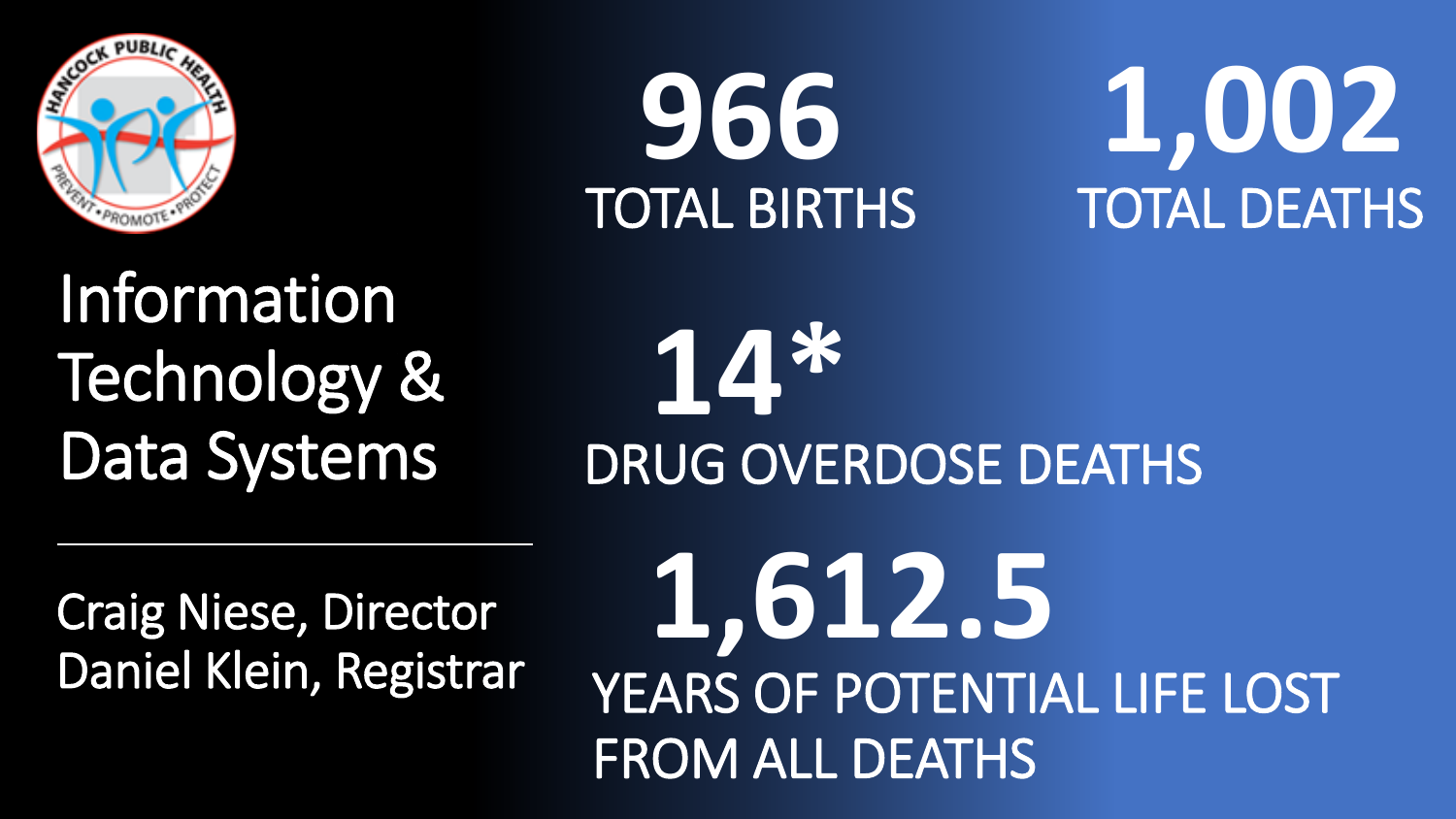

#### TOP 5 CAUSES OF DEATHS 2020

## Information Technology & Data Systems

1. Cardiovascular Disease………..303

- 2. Respiratory/Lung Disease…….143
- 3. Cancers………………………………..123
- 4. COVID-19……………………………….97
- 5. Alzheimer's/Dementia……………73

Craig Niese, Director Daniel Klein, Registrar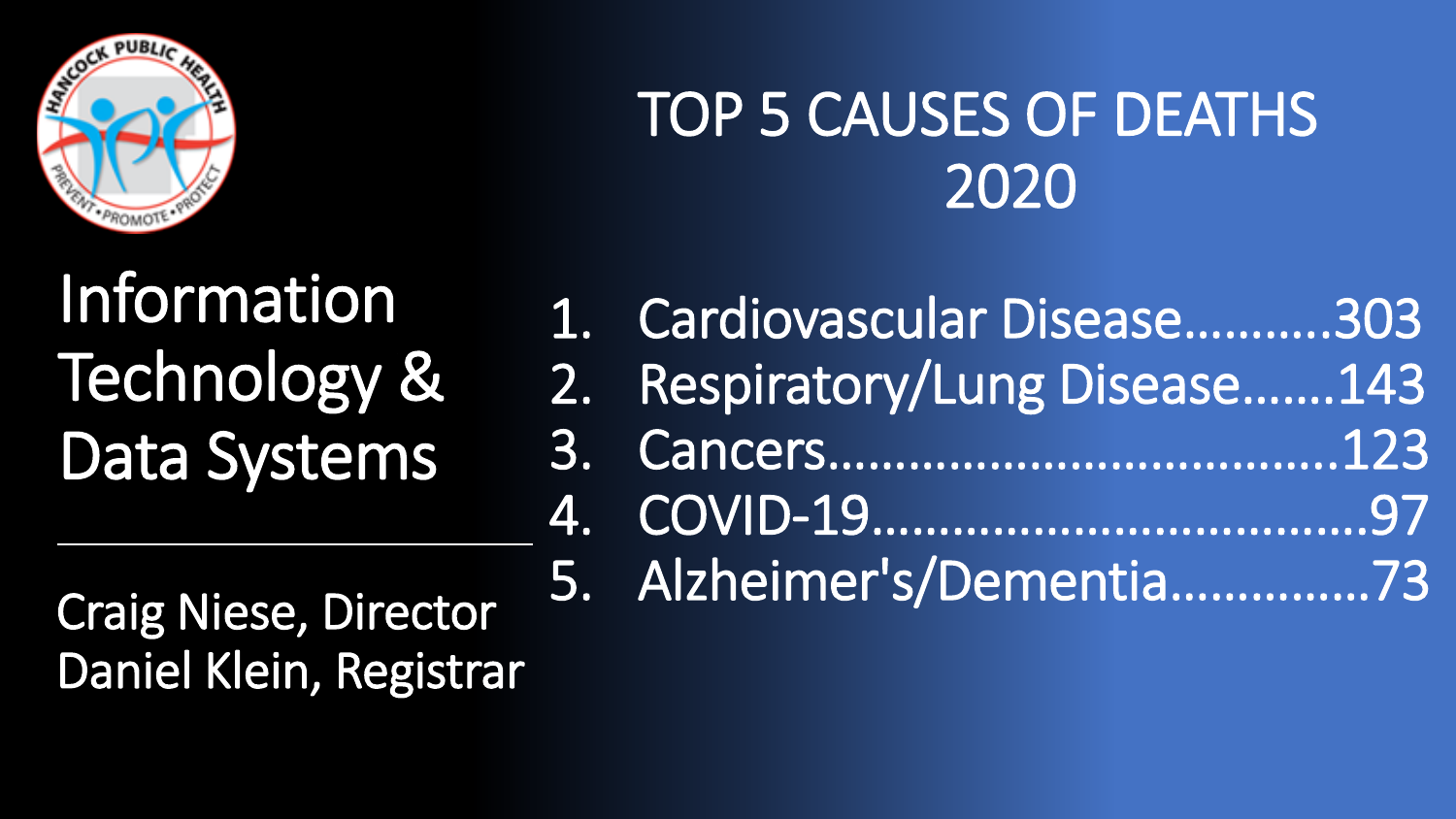

### Community Health Services

Shannon Chamberlin, Director

IMMUNIZATIONS **966**

Infectious Diseases Investigated **5,116**

**261** Children with Medical Handicaps

School Children Screened **1,612.5**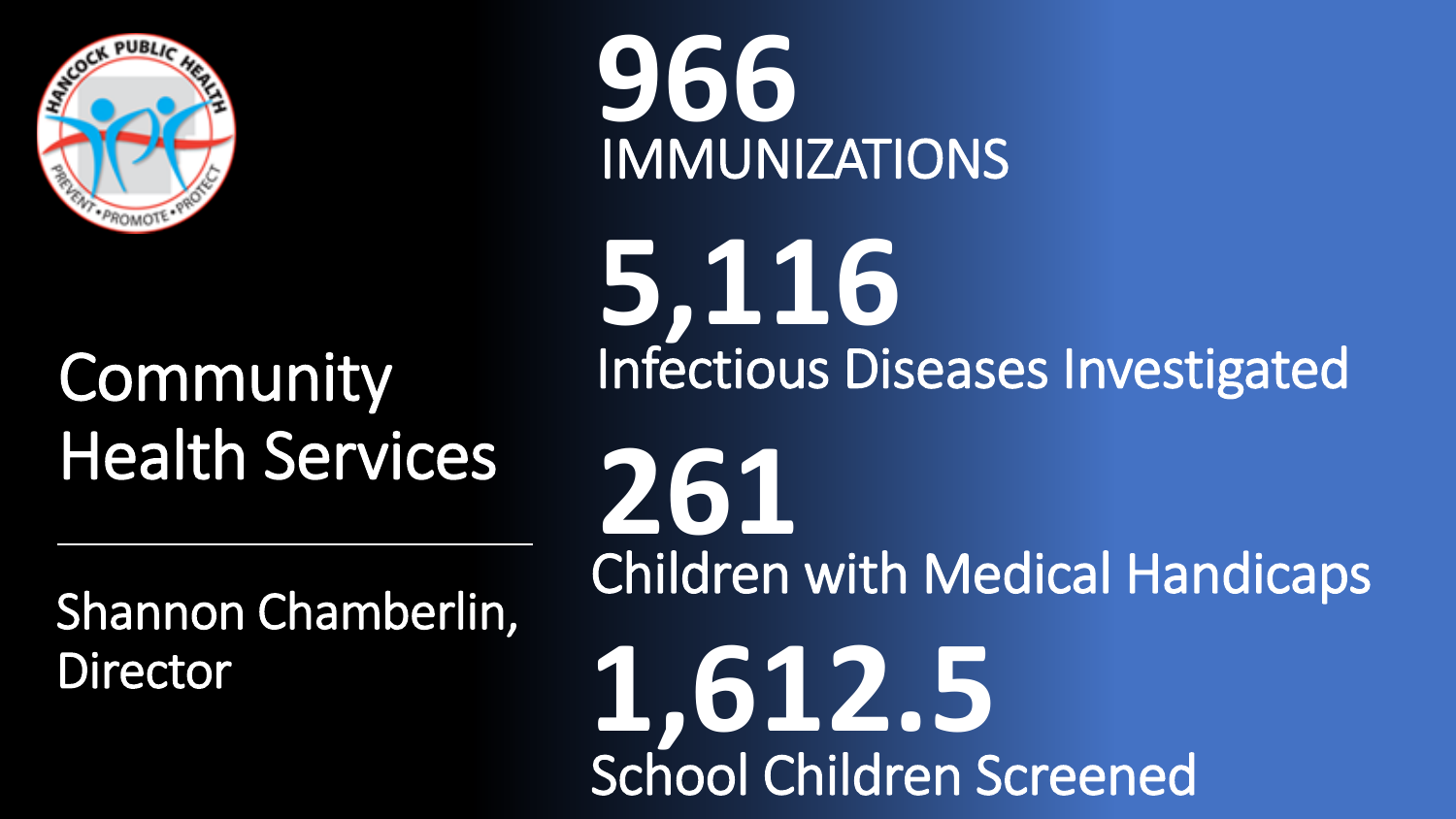

#### TOP 5 COMMUNICABLE DISEASES

## Community Health Services

Shannon Chamberlin, RN Director

| 1. SARS-CoV-24,581          |  |
|-----------------------------|--|
| 2. Chlamydia203             |  |
| 3. Hepatitis C79            |  |
| 4. Gonorrhea70              |  |
| 5. Hospitalized Influenza29 |  |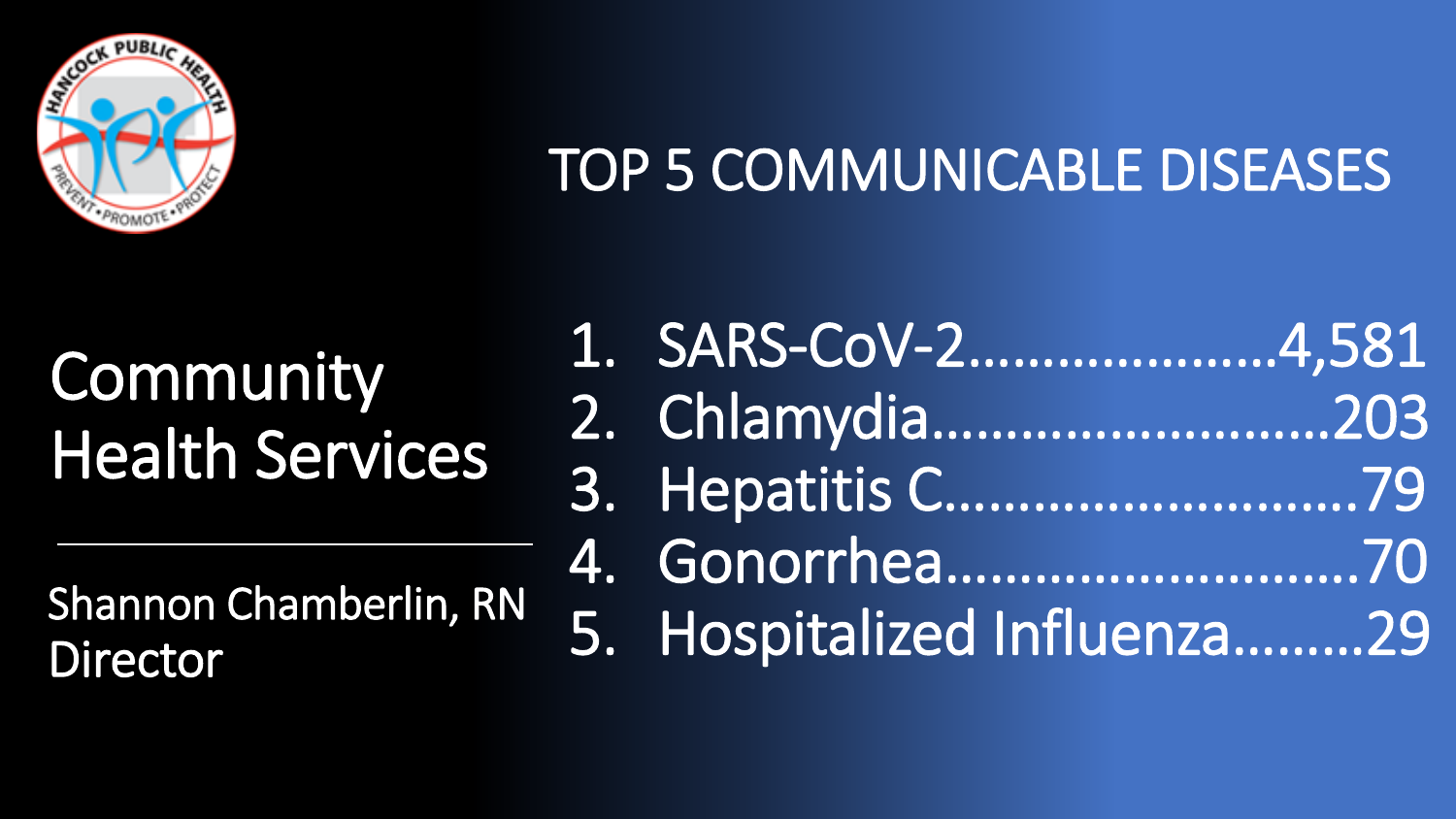

# HMG Visits Completed **3,323**

### Help Me Grow Home Visiting **Services**

Parents' Connections Events **12**

Alexa Heacock, RN Program Manager

Increased Capacity to Families across Hancock County

**78**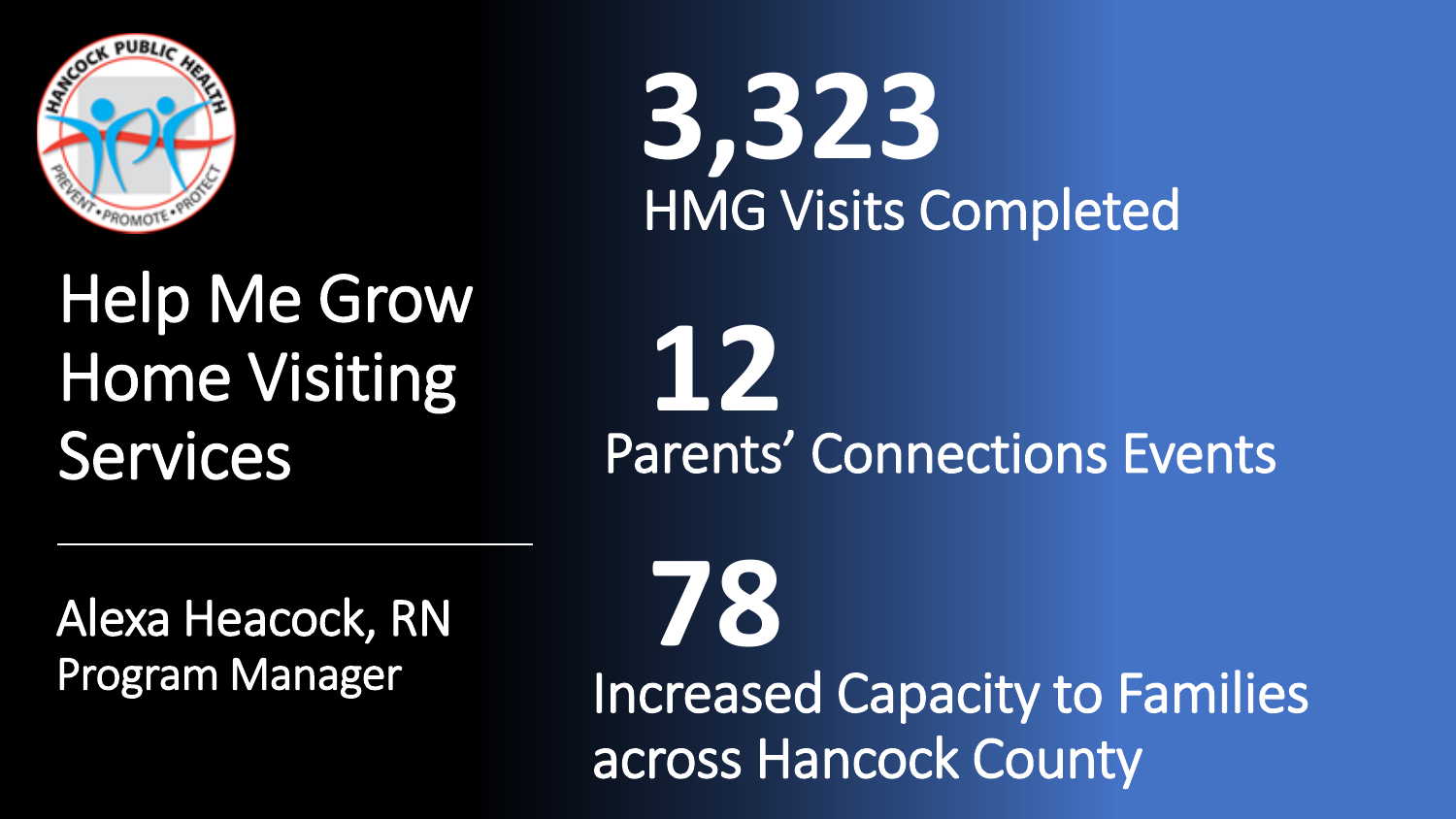





### Environmental Health Services

**174**

Plumbing Insp. **586**

Lindsay Summit, MPH, **Director** 

Kurt Schroeder, Supervisor

**Mosquitoes Surveillance 478**

Water Samples Collected **121**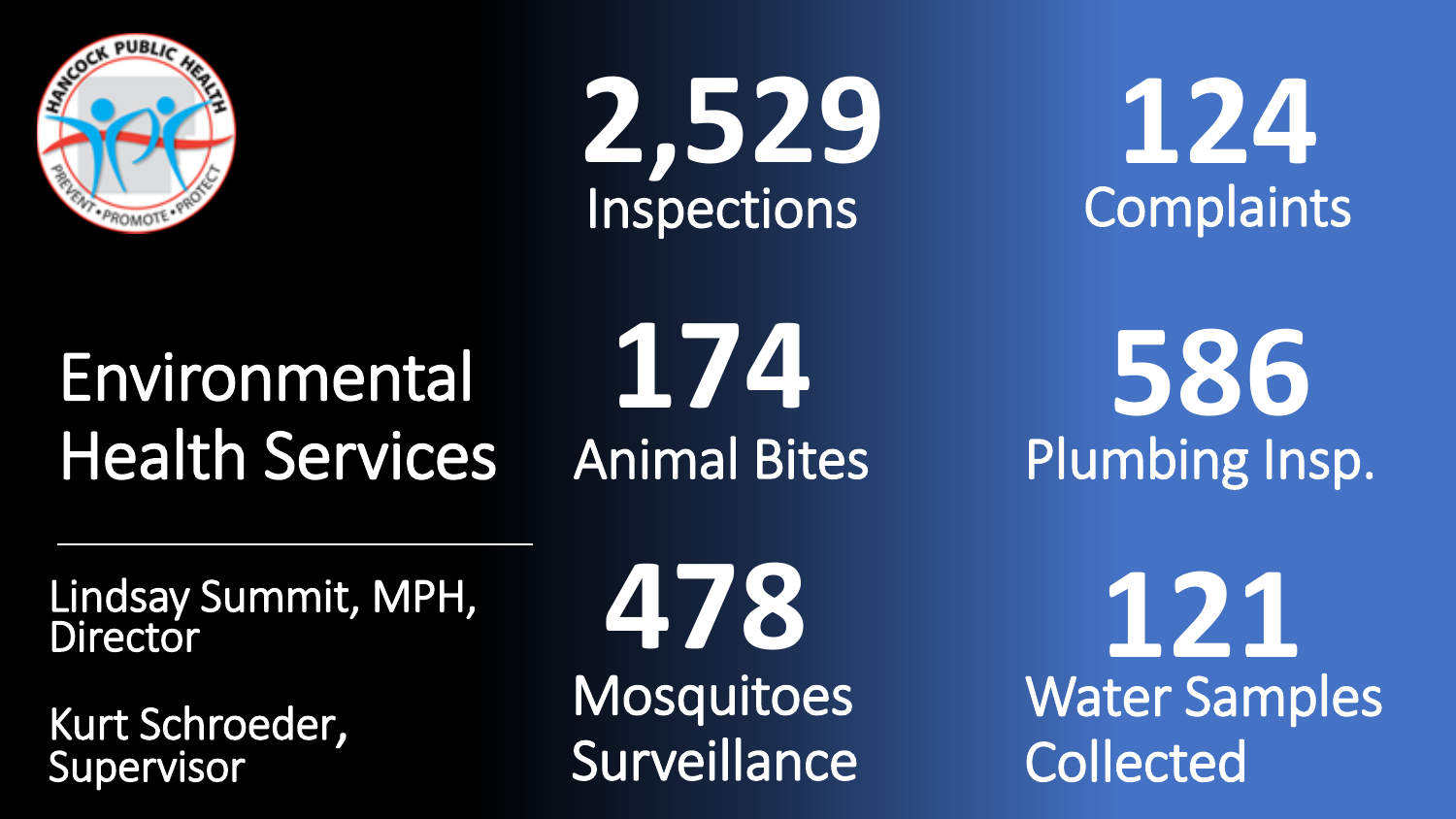

# Car Seat Inspections **237**

**15** Cribs For Kids **Distributed** 

## Health Planning & Promotion Services

Chad Masters, MPH **Director** 

**827** Parents trained on Hidden signs of Drug Use

Narcan Distributed **966**